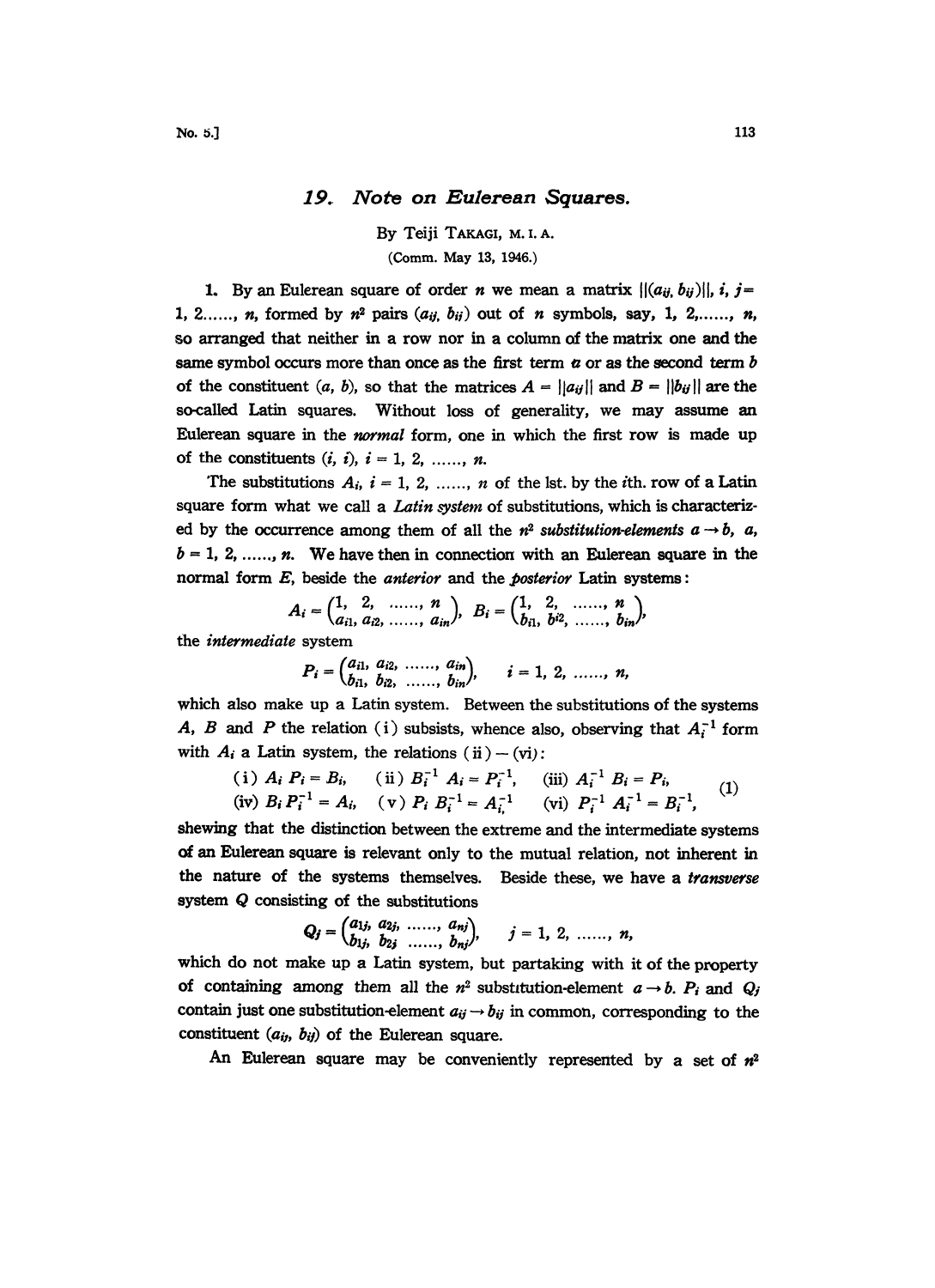quatecnary symbols  $(i, j, k, l)$ : where the *i*th. row and *j*th. column of the matrix meet, stands the constituent  $(k, l)$ . Any two of these symbols differ in at least three of the corresponding terms. This character of representing an Eulerean square is not affected by a permutation of the four terms of the symbol; thus  $*$ 

(i) 
$$
(i, j, a, b)
$$
, (ii)  $(i, b, j, a)$ , (iii)  $(i, a, j, b)$ ,  
(iv)  $(i, j, b, a)$ , (v)  $(i, a, b, j)$ , (vi)  $(i, b, a, j)$ 

represnt respectively the Eulerean squares given in (1).

2. The so-called regular representation of finite groups give a multitude of Latin systems of substitutions

$$
P_x = \left(\begin{array}{c} y \\ yx \end{array}\right),
$$

x being a fixed element and y a variable ranging over all the elements of a group G. Taking this as intermediate system, we try to construct an Eulerean square

$$
(x, y, \varphi(x, y), \varphi(x, y)x).
$$

For this it is nescessary that  $\varphi(x, y)$  for a fixed x and  $\varphi(x, y)$  as well as  $\varphi(x, y)$ y)x for a fixed y should range over all the elements of G. Writing  $\varphi(x)$ for  $\varphi(x, y)$ ,  $\varphi(x)x$  must range over all the elements of G. This condition is sufficient, since then

$$
(x, y, \varphi(xy), \varphi(xy)x)
$$

clearly represents an Eulerean square.

(1°) If  $G = G_1 \times G_2$  is a direct product, then from the representations of the Eulerean squares corresponding to  $G_1$  and  $G_2$ :

 $(x_1, y_1, \varphi_1(x_1y_1), \varphi_1(x_1y_1)x_1), (x_2, y_2, \varphi_2(x_2y_2), \varphi_2(x_2y_2)x_2),$ we get the Eulerean square for G:

 $(x_1x_2, y_1y_2, \varphi_1(x_1y_1)\varphi_2(x_2y_2), \varphi_1(x_1y_1)\varphi_2(x_2y_2)x_1x_2).$ 

(2<sup>°</sup>) For a group of odd order G, it suffices to put  $\varphi(x)=x^a$ , a and  $a + 1$  being both prime to the order of G, for example  $a = 1$ .

(3<sup>°</sup>) If the order of G is semi-even:  $n = 2m$ , the corresponding Eulerean square is impossible. Assume if possible the existence of  $\varphi(x)$ . The group G has a subgroup  $H$  of index 2. In fact, an element  $s$  of order 2 corresponds in the regular representation to a substitution of the form  $(12)(34)$ ...... $(n-1, n)$ , which is an odd subsitution,  $n/2$  being odd. The element s of  $G$  corresponding to the even substitutions in the representation form then a subgroup  $H$  of index 2. Suppose now that just for c elements x of H,  $\varphi(x) \in H$ , and for the remaining  $m-c$  elements x of H,  $\varphi(x) \in H_s$ , so that for  $m-c$  and c elements

<sup>\*</sup> The first term must be kept in its place, if the Eulerean squares should remain normal, since in that case the set must contain the symbols  $(1, j, j, j)$ .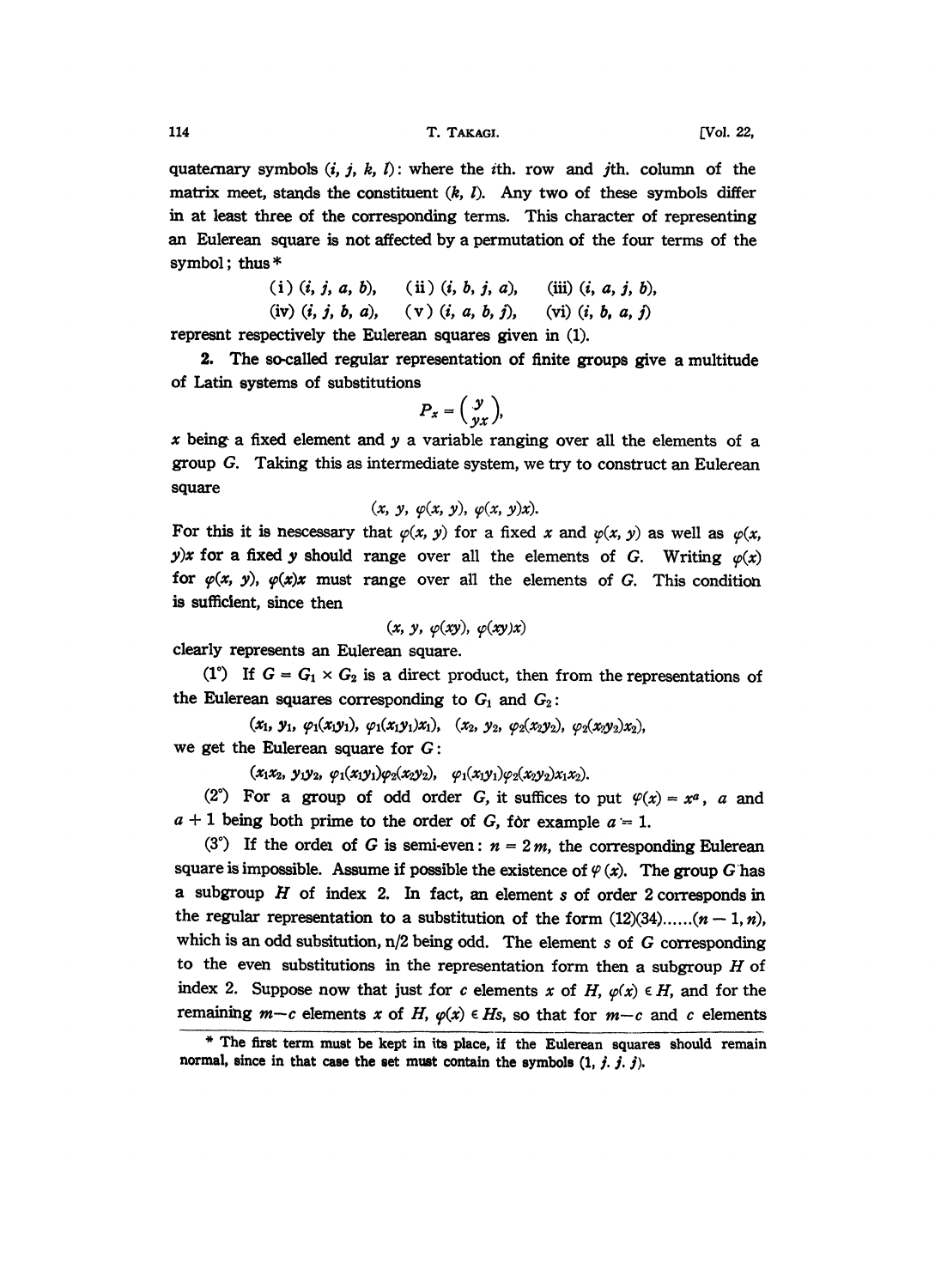x of H and Hs,  $\varphi(x) \in H$  and  $\in H$ s, respectively, giving rise to exactly 26 elements  $\varphi(x) \in H$ . H being of odd order m, this is impossible.

That an Eulerean square of semi-even order is alltogether impossible is a conjecture awaiting confirmation.

 $(4^{\circ})$  For an Abelian group, direct product of a cyclic group of order  $2^{\omega}$ and a group of odd order,  $\varphi(x)$  does not exist.

*Proof.* First let  $G = \{x\}$ , x being of order 2<sup>n</sup>. Then, if  $\varphi(x)$  exist,

 $\prod_{n=1}^{a} x^{a} = \prod_{n=1}^{a} \varphi(x^{a}) = x^{2^{n-1}(x^{n-1}-1)} = x^{2^{n-1}\prod_{n=1}^{n} \varphi(x^{a}) x^{a}} = 1$ , a contradiction.

The same method applies to the general case, as the product of all the elements of a group of odd order is unity.

(5°) For Abelian groups other than of type given in (4°),  $\varphi(x)$  exists.

(a) Groups of type  $(2, 2, \ldots, 2)$ .

$$
x = a_1^{e_2} a_2^{e_2} ... a_r, ^{e_r} \quad \varphi(x) = a_1^{e_r} a_2^{e_1} a_3^{e_2} ... a_r^{e_{r-1}+e_r}
$$

The same holds good also for the type  $(2^a, 2^a, \ldots, 2^a)$ .

(b) Groups of type  $(2^a, 2)$ . Take for example  $a = 8$ . The method is general.

 $x = 1$ , a,  $a^2$ ,  $a^3$  |  $a^4$ ,  $a^5$ ,  $a^6$ ,  $a^7$  | b, ab,  $a^2b$ ,  $a^8b$  |  $a^4b$ ,  $a^5b$ ,  $a^6b$ ,  $a^7b$ ,  $\varphi(x) = 1, a, a^2, a^8 | a^6b, a^6b, a^7b, b | ab, a^2b, a^8b, a^4b | a^4, a^5, a^6, a^7,$  $\varphi(x) x = 1, a^2, a^4, a^6 \mid ab, a^3b, a^5b, a^7b \mid a, a^3, a^5, a^7 \mid b, a^2b, a^4b, a^6b.$ 

(c) If  $G/H$  is of type (a) or (b), then  $\varphi(x)$  can be extended from H to G in the following manner. Let for example  $G/H$  be of type (a) with  $r = 2$ :

$$
H \ni x, \quad xa_1 \quad xa_2, \quad xa_1a_2
$$
  
\n
$$
H \ni \varphi(x) = x', \quad x'a_2, \quad x a_1a_2, \quad xa_1
$$
  
\n
$$
H \ni \varphi(x) x = x'', \quad x'' a_1a_2, \quad x'' a_2^2 a_1, \quad x'' a_1^2 a_2
$$

As  $x''a^2$   $x''a^2$  range over H, when x'' does so, all is good. The same method applies to the other cases.

(d) Now to establish our proposition, we may' confine ourselves in virtue of (1°) to the case, where the group is of order  $2<sup>n</sup>$  and of  $rank r = 2$  or 3.

If  $r = 2$ ,  $G = \{a_1, a_2\}$  of type  $(2^a, 2^b)$  we put  $H = \{a_1^2, a_2^2\}$  and applying (c) we descend to H. By repeating the process we come to (a) or (b).

If  $r = 3$ ,  $G = \{a_1, a_2, a_3\}$  of type  $(2^a, 2^{\beta}, 2^r), a \ge \beta > r$ , we put  $H = \{a^2, b^2, a_1, a_2, a_3\}$  $c^2$ . Repeated application of (c) with  $G/H$  of type (a) brings us to  $r = 2$ . If  $\alpha = \beta > \gamma$  put  $H = \{a_1, a^2_2, a^2_3\}$  and apply (c). But then H is of type (2<sup>a</sup>, 2<sup> $\beta$ -1</sup>, 2<sup>r-1</sup>) and we are in the former case. Lastly, if  $\alpha = \beta = \gamma$ , we come to H of type (2<sup>a-1</sup>, 2<sup>a-1</sup>, 2<sup>a-1</sup>). Here, however, (a)  $2^{r-1}$ ) and we are in the former case. Lastly, if  $\alpha = \beta = \gamma$ , we come to H of type  $(2^{a-1}, 2^{a-1}, 2^{a-1})$ . Here, however, (a) is directly applicable to G.

Remark. No instance is known of an Eulerean square formed from a Latin square other than that derived from regular representation of a group.

3. Euler, who thought the square of order 6 impossible, has constructed